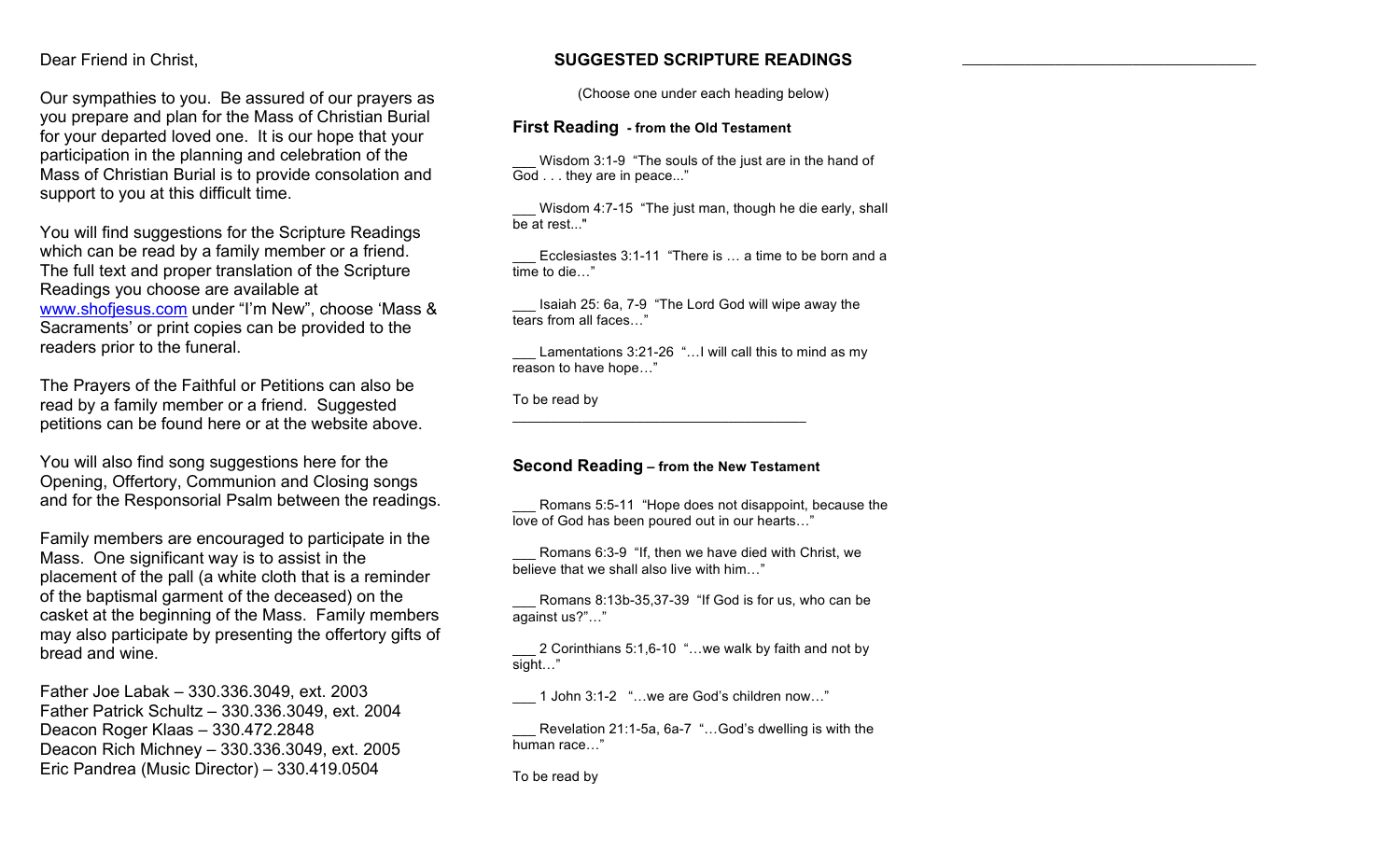# **PRAYERS OF THE FAITHFUL (PETITIONS)**

(Sample petitions can be reworded to better fit a given situation)

For (deceased's name) who in baptism was given the pledge of eternal life, that he/she may now be admitted to the company of the saints, we pray to the Lord . . .

For (deceased's name) who ate the body of Christ, the bread of life that he/she may be raised up on the last day, we pray to the Lord . . .

For the family and friends of (deceased's name), that they may be consoled in their grief by the Lord, who wept at the death of his friend Lazarus, we pray to the Lord . . .

For our family and friends who have died and all who have fallen asleep in the hope of rising again, that they may see God face to face, we pray to the Lord . . .

For those who are sick, suffering or poor, that God might guide us to help them in their need, we pray to the Lord . . .

For all of us assembled here to worship in faith, that we may be gathered again in God's kingdom, we pray to the Lord . . .

To be read by **EXECUTE:** 

The Offertory Gifts of Bread, Wine and Water will be presented by

 $\overline{\mathcal{L}}$  , and the contribution of the contribution of the contribution of the contribution of the contribution of the contribution of the contribution of the contribution of the contribution of the contribution of the

 $\overline{\phantom{a}}$  , which is a set of the set of the set of the set of the set of the set of the set of the set of the set of the set of the set of the set of the set of the set of the set of the set of the set of the set of th

# **SUGGESTED SONGS AND HYMNS**

(Choose one under each heading below)

#### **Entrance Song**

- All Creatures of our God and King (not during Lent)
- Amazing Grace
- Be Not Afraid
- For All the Saints (not during Lent)
- Here I Am, Lord
- How Great Thou Art
- O God, Our Help in Ages Past
- On Eagle's Wings
- Praise to the Lord, the Almighty
- Make Me a Channel of Your Peace (Prayer of St. Francis)
	- The Church's One Foundation

# **Responsorial Psalm**

- Psalm 91 Be with me Lord, when I am in trouble, be with me Lord, I pray.
- Psalm 130 Out of the depths I cry to you, O Lord.
- **Psalm 116 I will walk in the presence of the Lord, in the** land of the living.
- Psalm 23 Shepherd me, O God, beyond my wants, beyond my fears, from death into life.
- Psalm 23 The Lord is my shepherd, there is nothing I shall want.
- Psalm 40 Here I am, Lord, I come to do your will.
- Psalm 34 The Lord hears the cry of the poor, blessed
- be the Lord.
- Psalm 27 The Lord is my light and my salvation, of whom should I be afraid?
- Psalm 103 The Lord is kind and merciful
- Psalm 63 My soul is thirsting for you, Oh Lord, my God.
- Psalm 42 Like a deer that longs for running streams, so
- my soul is longing for Thee.

# **Offertory Song**

- Amazing Grace
- Ave Maria
- \_\_\_ Eye Has Not Seen Hail Mary: Gentle Woman
- How Can I Keep from Singing
- Lord of All Hopefulness
- Make Me a Channel of Your Peace (Prayer of St. Francis)
- Now We Remain
- Remember Your Love

#### Softly & Tenderly

- We Remember
- What Wondrous Love is This

### **Communion Song**

- \_\_\_ Behold the Lamb Blest Are They \_\_\_ Eye Has Not Seen Gift of Finest Wheat \_\_\_ I Am the Bread of Life Jesus, Hope of the World On Eagle's Wings One Bread, One Body Seed Scattered and Sown You Are Mine You Are Near **Closing Song** Amazing Grace \_\_\_ Be Not Afraid \_\_\_ City of God For All the Saints (not during Lent) \_\_\_ How Great Thou Art Joyful, Joyful, We Adore Thee Now Thank We All Our God O God Beyond All Praising On Eagle's Wings Sing to the Mountains
- Sing with All The Saints In Glory

What form of the deceased's name would you like to be used during the Mass of Christian Burial?



When submitting this completed guide, please also include no more than one page of notes on the deceased person's life to assist the priest in celebrating the life of your departed love one. If there are any questions about the Funeral, who in the family should be contacted?

 $\mathcal{L}_\text{max}$  , where  $\mathcal{L}_\text{max}$  is the set of the set of the set of the set of the set of the set of the set of the set of the set of the set of the set of the set of the set of the set of the set of the set of the se

| Name | Phone |  |
|------|-------|--|
|      |       |  |

Funeral Home **Exercise Exercise Advantagement** of  $\mathbb{R}^n$